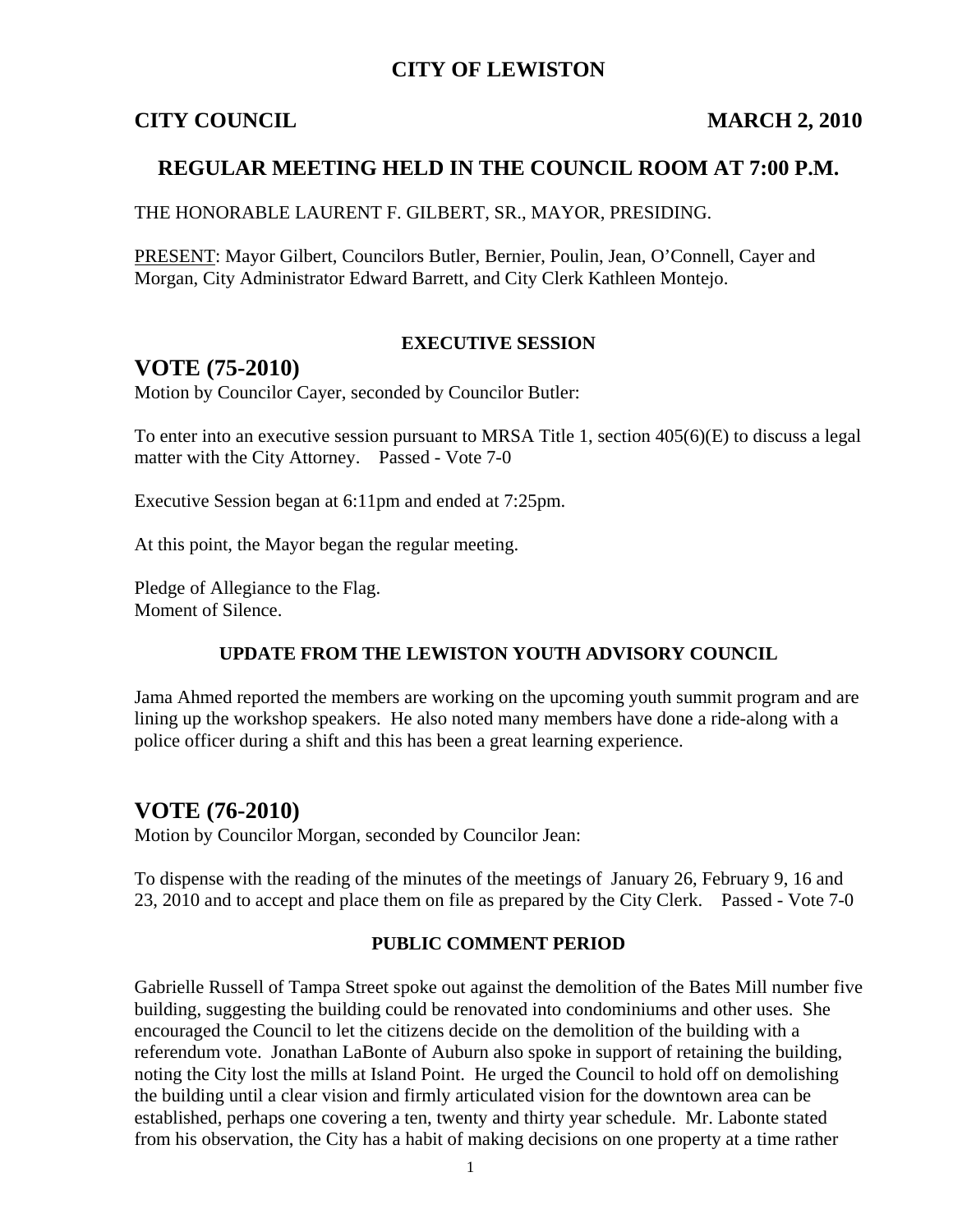than looking at the entire downtown area as whole. Kaileigh Tara spoke in support of keeping the Bates Mill 5 building and said the building is a gift that the City has and it needs to treat it as such. She also encouraged the Council to create a plan and a vision for the downtown and suggested the voters should decide the fate of the building.

#### **RESOLUTION TO RENEW THE HOME INVESTMENT PARTNERSHIP CONSORTIUM WITH THE CITY OF AUBURN AND AUTHORIZATION TO ENTER INTO A RENEWED MUTUAL COOPERATION AGREEMENT**

# **VOTE (77-2010)**

Motion by Councilor Poulin, seconded by Councilor Cayer:

To adopt the Resolution to renew the Home Investment Partnership Consortium with the City of Auburn and to authorize the City Administrator to execute the Mutual Consortium Agreement and any other documents necessary to effectively renew the Consortium:

- WHEREAS The City of Lewiston is committed to providing high quality, affordable and mixed income housing throughout the City; and
- WHEREAS HOME Investment Partnerships Program funds from the U.S. Department of Housing and Urban Development are specifically targeted for the provision of quality affordable housing; and
- WHEREAS While desiring to access these funds, neither Lewiston nor Auburn qualify to receive their own allocation of these funds;

NOW, THEREFORE, Be It Resolved by the City Council of the City of Lewiston, that the City Council authorizes the City Administrator to sign the Mutual Cooperation Agreement to renew a Consortium between the City of Lewiston and the City of Auburn in order to access funds under the HOME Investment Partnerships Program as administered by the U.S. Department of Housing and Urban Development.

Passed - Vote 7-0

#### **ADOPTION OF A NEW CITY POLICY REGARDING THE MUNICIPAL VOLUNTEER PROGRAM**

# **VOTE (78-2010)**

Motion by Councilor Poulin, seconded by Councilor Cayer:

To establish and adopt a Municipal Volunteer Program policy, Policy Manual Number 88, as recommended by the City Administrator. Passed - Vote 7-0

### **ORDER – ACCEPTING THE STAFF RECOMMENDATION ON STREET LIGHTS TO BE DISCONTINUED AND SHORTENING THE TRIAL PERIOD FOR FUTURE STREET LIGHT REMOVAL FROM 45 DAYS TO 30 DAYS VOTE (79-2010)**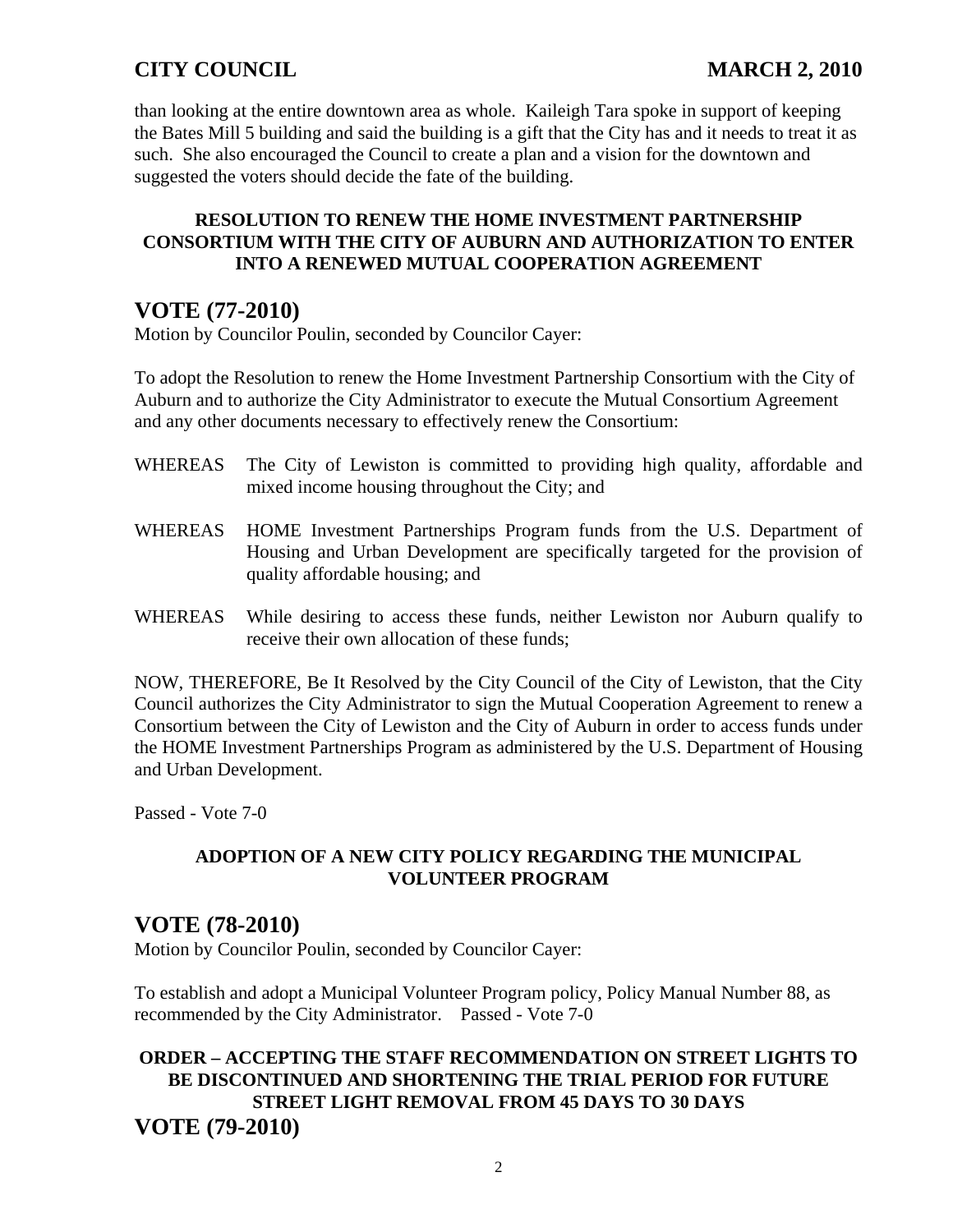Motion by Councilor Poulin, seconded by Councilor Cayer:

To adopt the Order authorizing the permanent disconnection of street lights that are listed for removal in the February 23, 2010 Budgeted Streetlight Reduction Process memorandum and also authorizing shortening the trial period for future street light removal from 45 days to 30 days:

- Whereas, during the FY2010 budget process, the City Council set a goal of achieving \$25,000 in savings through disconnecting selected street lights; and
- Whereas, subsequently the Council reviewed various options and directed staff to implement one of them on a test basis; and
- Whereas, the initial results of the test have been received and recommendations on which lights to permanently remove have been presented; and
- Whereas, in addition, staff recommends that the 45 day test period be shortened to 30 days in the future;

Now, therefore, be it Ordered By the City Council of the City of Lewiston that staff is authorized to permanently disconnect those street lights listed for removal in the attached February 23, 2010 Budgeted Streetlight Reduction Process memo. Further, the 45 day test period for street light removal is shortened to 30 days.

Passed - Vote 7-0

#### **ADOPTION OF A CITY POLICY REGARDING A SEWER CLAIMS APPEALS PROCESS FOR WHITE-BARDWELL-NEWMAN STREETS NEIGHBORHOOD PROPERTY OWNERS**

Councilor Bernier inquired if the existing issues have been resolved yet. Mr. Barrett said that Public Services and Public Works have addressed the issues and it was a lack of capacity issue. A gentleman addressed the Council and thanked Mayor Gilbert and Mr. Nadeau for visiting his home to see the damage. He stated there are noticeable improvements in the water distribution flow since the clean up work has been done.

# **VOTE (80-2010)**

Motion by Councilor Bernier, seconded by Councilor Butler:

To establish and adopt the city policy regarding Sewer Claims Appeal Process for White-Bardwell-Newman Streets Neighborhood property owners, as recommended by the Deputy City Administrator, said policy to expire December 31, 2010 unless sooner repealed by the City Council. Passed - Vote 7-0

#### **PRESENTATION FROM REPRESENTATIVES OF THE US CENSUS BUREAU AND ADOPTION OF RESOLUTION TO SUPPORT THE WORK OF THE CENSUS BUREAU**

Gail Driscoll, area representative of the Census Bureau, complimented the City in being proactive with publicity about the Census and stated she appreciates the enthusiasm of city staff to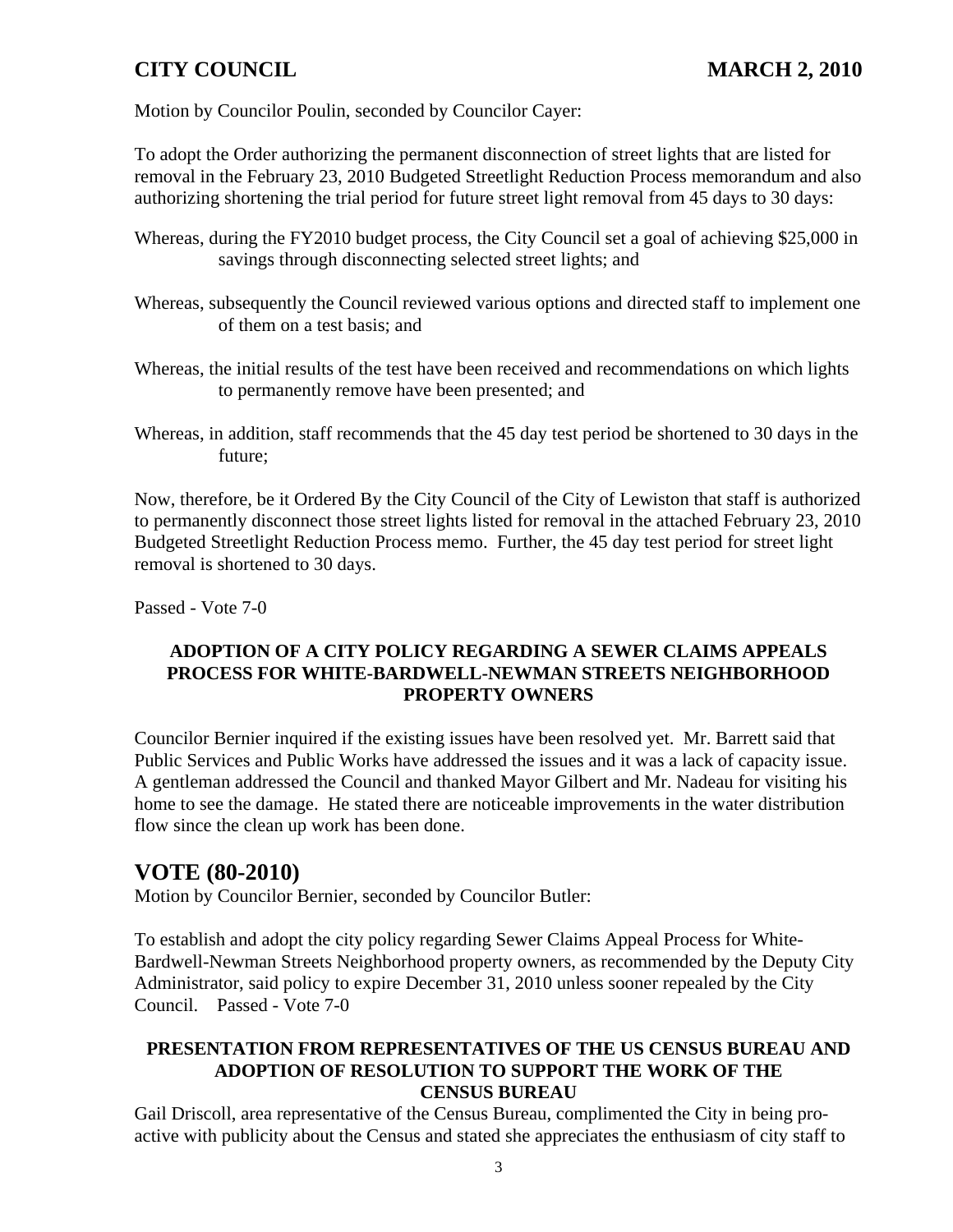help get the word out about the importance of completing and returning the census forms. She elaborated on the significance of the forms and that a high response of returned forms translates into higher federal financial support for the City.

### **VOTE (81-2010)**

Motion by Councilor Cayer, seconded by Councilor Butler:

To adopt a Resolution in support of the work of the US Census Bureau and to encourage Lewiston residents to return the census forms in a timely manner:

WHEREAS: People count in Lewiston, Maine! Here in the All-America City of Lewiston, we are proud to be home to a diverse group of individuals; and

WHEREAS: Each person is valued within our community, and their presence—as will be evidenced in documented Census data—also contributes towards our enhanced quality of life; and

WHEREAS: Census 2010, an official counting of all who reside in the United States, will indeed result in much more than just numbers; and

WHEREAS: The results of a Census count impacts the number of seats each state occupies in the U.S. House of Representatives, and the findings are also used to advocate for research markets, grant allocations, new housing developments, and more; and

WHEREAS: Census data also assists in determining where billions of Federal dollars are spent annually on infrastructure and projects  $\&$  services to include hospitals; job training centers; schools; senior centers; emergency services; and roads, bridges and other public works projects; and

WHEREAS: Census data is also used to sponsor environmental legislation and consumer advocacy; and

WHEREAS: US Census Bureau Director Robert M. Groves has stated: "The country doesn't function well without an updated Census to distribute funds to areas that most need them and to support community decisions about their own future," and, in response, Lewiston surely wants to speak loudly on behalf of its residents; and

WHEREAS: The Census, therefore, can be viewed as Lewiston's up-to-date "community voice in government;" and

WHEREAS: Upon receipt of the Census 2010 form this spring, Lewiston residents are encouraged to promptly and thoroughly answer & return the ten (10) questions;

NOW, THEREFORE, BE IT RESOLVED that the Mayor and City Council of the All-America City of Lewiston, Maine fully endorse the efforts of Census 2010 and will strongly advocate to our community the benefits that we will all receive through actively participating in this important undertaking.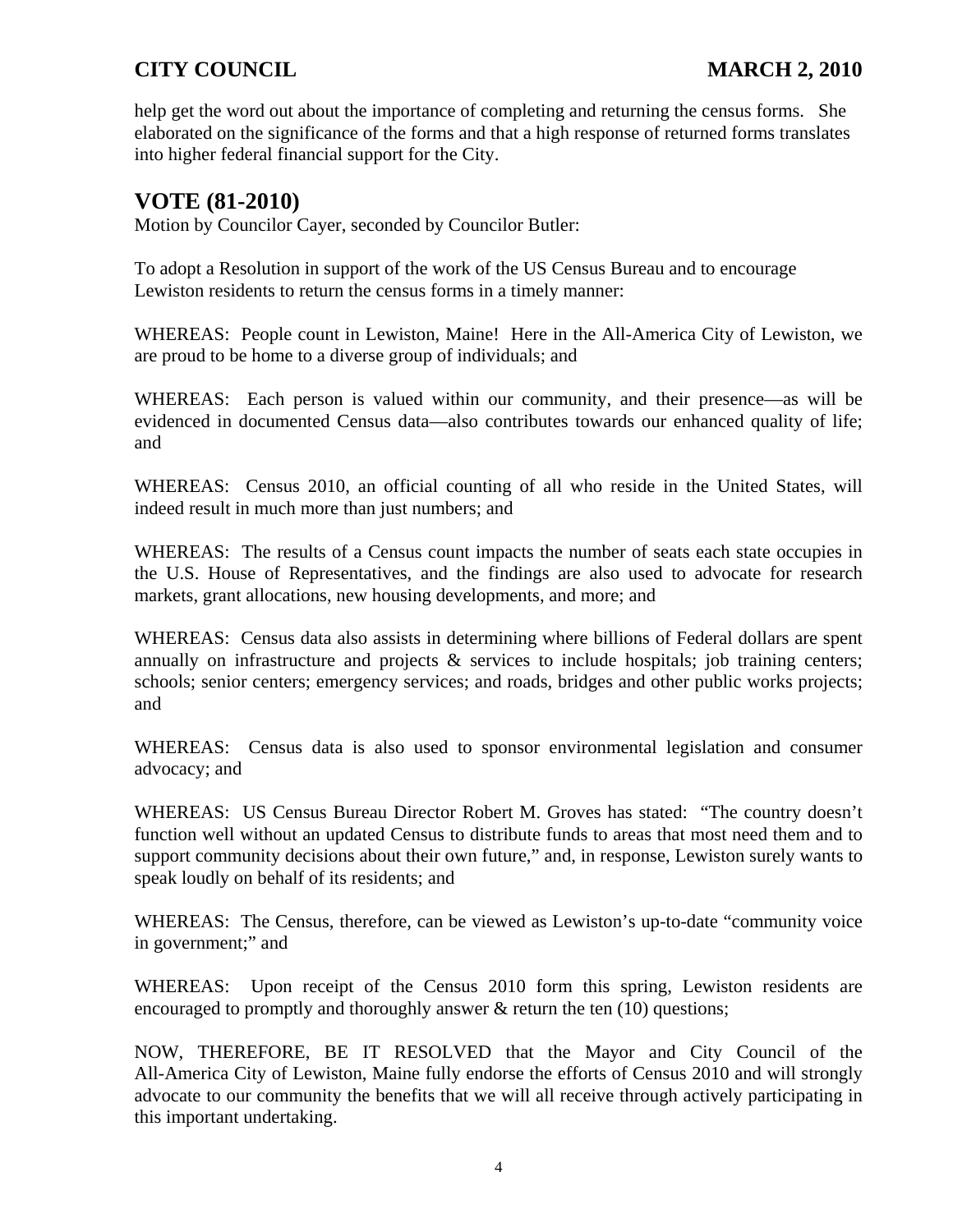Passed - Vote 7-0

At this point, the Mayor took agenda item eleven out of order and addressed it at this time.

### **RECEIPT OF CITY CLERK'S REPORT REGARDING VALID SIGNATURES FOR THE CITIZEN INITIATIVE PETITION ENTITLED GREAT FALLS INITIATIVE AND REVIEW OF CITY ADMINISTRATOR'S RECOMMENDATION TO REJECT THE PETITION BASED UPON THE OPINION OF THE CITY ATTORNEY**

City Administrator Barrett explained that part of the property that is listed in the citizen petition, Railroad Alley, is not owned by the City, but owned by Franklin Company instead. He noted this property was not identified as such on the tax maps or on GIS and the City recently discovered this by doing the deed research.

# **VOTE (82-2010)**

Motion by Councilor Butler, seconded by Councilor Morgan:

To adopt the Order Acknowledging Receipt of Report of Verified Casino Petition Signatures and Rejecting Placing the Question on the June Ballot:

- Whereas, an initiative petition authorizing the City of Lewiston to enter into an option to sell the Bates Mill #5 site for the purpose of building a casino has been circulated for signatures of registered voters in the City of Lewiston; and
- Whereas, the City Clerk has verified that sufficient valid signatures have been gathered to place the question before the voters of the City; and
- Whereas, this initiative would require that the City sell, if the option is exercised, the Bates Mill #5 site including the so-called Railroad Alley, a strip of land which the City currently does not own, to Great Falls LLC for the purpose of constructing a casino; and
- Whereas, the City Attorney has provided a legal opinion indicating that such an initiative cannot legally require the City to take an action that is not in its power as of the date the petition was closed for signatures and that the City is within its legal rights to reject it; and
- Whereas, the City and Great Falls LLC have also been in direct negotiations regarding an option to develop a casino on this property; and
- Whereas, as a result of these negotiations, the City Council has taken action to place a measure on the June ballot seeking voter approval of the sale of the Bates Mill #5 site to Great Falls for the purpose of building a casino; and
- Whereas, this measure does not include a requirement that the City sell any portion of the site which it does not own; and

Whereas, Great Falls had indicated that it intends to support and vigorously campaign for the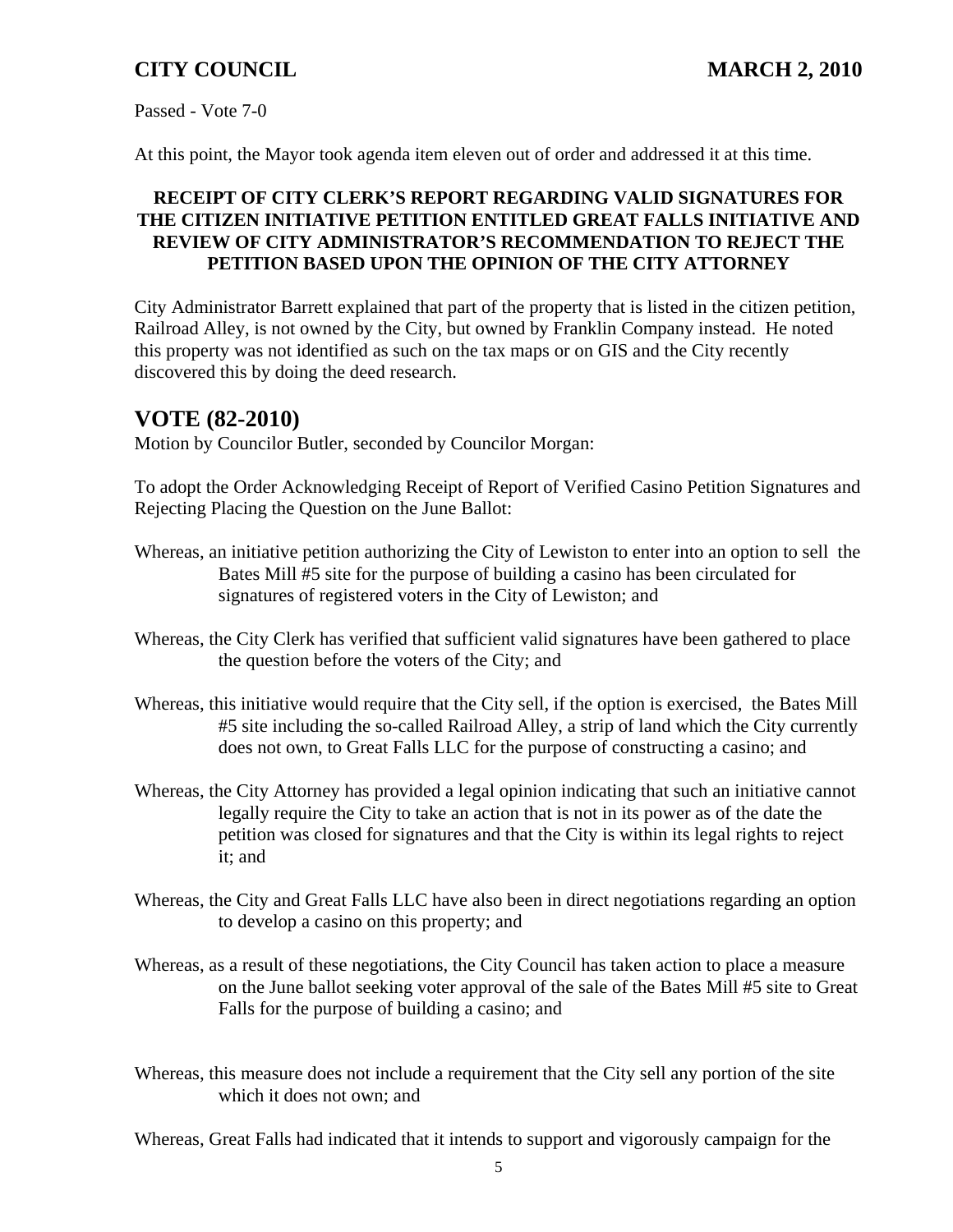compromise language developed through good faith negotiations with the City; and

- Whereas, while this measure would achieve the results sought by Great Falls and those who supported this initiative effort, it also includes terms and conditions that are more advantageous to the City of Lewiston; and
- Whereas, Great Falls has also indicated that it intends to formally relinquish the option included in its initiated language, rendering the option as described in the initiated language moot so that, even if the initiative were placed before the voters and even if passed, it would require the City to enter into an agreement with another party on terms that the other party has indicated it is unwilling to do;

Now, therefore, be it Ordered By the City Council of the City of Lewiston that the initiative seeking to place a question on the June ballot that would require the Bates Mill #5 site to be sold to Great Falls LLC is hereby rejected since it would require the City to sell a portion of this site which the City currently does not own and on the basis of Great Falls' intention to formally relinquish the option included in the language of its initiated petition.

Passed - Vote 7-0

### **PUBLIC HEARING ON THE RENEWAL APPLICATION FOR A SPECIAL AMUSEMENT PERMIT FOR LIVE ENTERTAINMENT FOR THE CARLTON CLUB, 25 SABATTUS STREET**

Mayor Gilbert opened the public hearing to receive citizen input and comment. No members of the public spoke for or against this issue. Mayor Gilbert then closed the hearing.

### **VOTE (83-2010)**

Motion by Councilor Butler, seconded by Councilor Morgan:

To grant a special amusement permit for live entertainment to the Carlton Club, 25 Sabattus Street. Passed - Vote 7-0

#### **PUBLIC HEARING AND FIRST PASSAGE FOR LAND USE CODE AMENDMENTS CONCERNING SIGNIFICANT BUILDINGS AND DISTRICTS**

Mayor Gilbert opened the public hearing to receive citizen input and comment. No members of the public spoke for or against this issue. Mayor Gilbert then closed the hearing.

### **VOTE (84-2010)**

Motion by Councilor Jean, seconded by Councilor Cayer:

That the proposed amendments to Appendix A, Article XV "Significant Buildings and Districts", Sections 1 and 6 - 10, of the City Zoning and Land Use Code, concerning the historic buildings and structures, receive first passage by a roll call vote and that the public hearing on said ordinance be continued to the next regular City Council meeting for final passage. Passed - Vote 7-0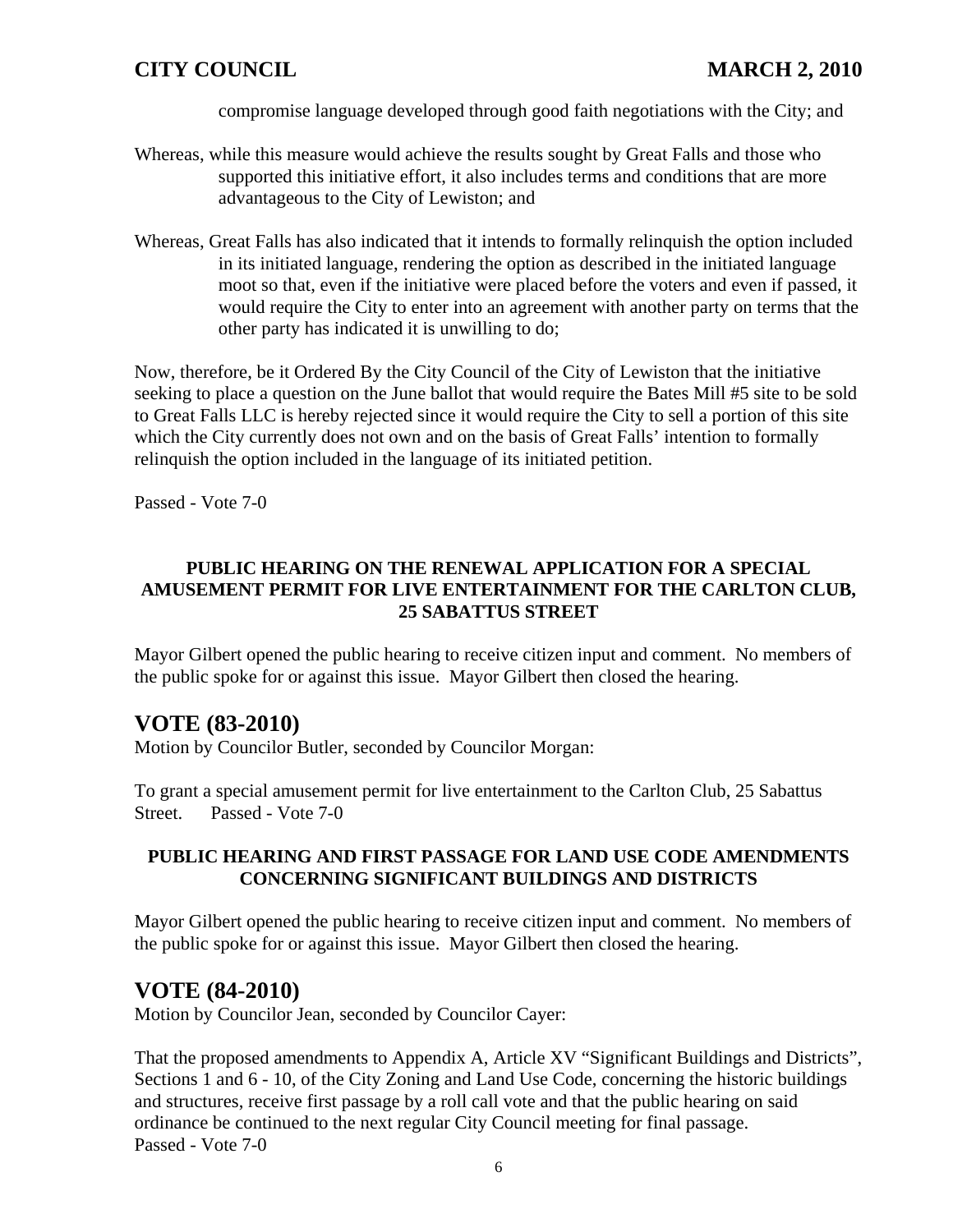#### **RECEIPT OF RECOMMENDATION FROM THE FINANCE COMMITTEE AND THE PLANNING BOARD ON THE FY2011 LEWISTON CAPITAL IMPROVEMENT PLAN BUDGET**

# **VOTE (85-2010)**

Motion by Councilor Jean, seconded by Councilor Butler:

To receive the recommendations from the Finance Committee and the Planning Board regarding the FY11 Lewiston Capital Improvement Plan. Passed - Vote 7-0

#### **PUBLIC HEARING AND ADOPTION OF THE FISCAL YEAR 2011 CAPITAL IMPROVEMENT PROGRAM**

Mayor Gilbert opened the public hearing to receive citizen input and comment. No members of the public spoke for or against this issue. Mayor Gilbert then closed the hearing. Councilor Butler identified six areas that he was wondering could be put on hold and not included for funding – demolition of buildings, \$100,000 for UPS system server, \$200,000 for Gendron Business Park, replacement of old pump drivers, \$65,000 for light circuit for Lisbon Street and upgrades to the GPS system. Mr. Barrett explained that the LCIP is a planning document only and each item in the plan would need to be added to the budget and at that time the Council will decide if it is a funding priority or not.

### **VOTE (86-2010)**

Motion by Councilor Jean, seconded by Councilor Bernier:

That pursuant to Article VI, Section 6.07(d) of the City Charter, the City Council hereby approves the Order adopting the Fiscal Year 2011 Capital Improvement Program, as prepared by the City Administrator:

- Whereas, the City Administrator has prepared and presented the FY 2011 Lewiston Capital Improvement Program to the City Council, the Planning Board, and the Finance Committee; and
- Whereas, the Finance Committee and the Planning Board have reviewed the proposed plan and recommended its approval to the City Council subject to various comments and concerns raised by these groups during their discussions;

Now, therefore, be it Ordered By the City Council of the City of Lewiston that the FY2011 Lewiston Capital Improvement Program is hereby adopted.

#### Passed - Vote 7-0

#### **APPROVAL OF WAIVER OF BOND ISSUE LIMIT FOR THE LINCOLN STREET PARKING GARAGE PROJECT**

Councilor Poulin inquired about the city's debt service for this item, and noted this ordinance requirement for a five vote minimum to override the bonded debt limit of the ordinance is in place for good reason, and he said he feels the city borrows too much money. He suggested this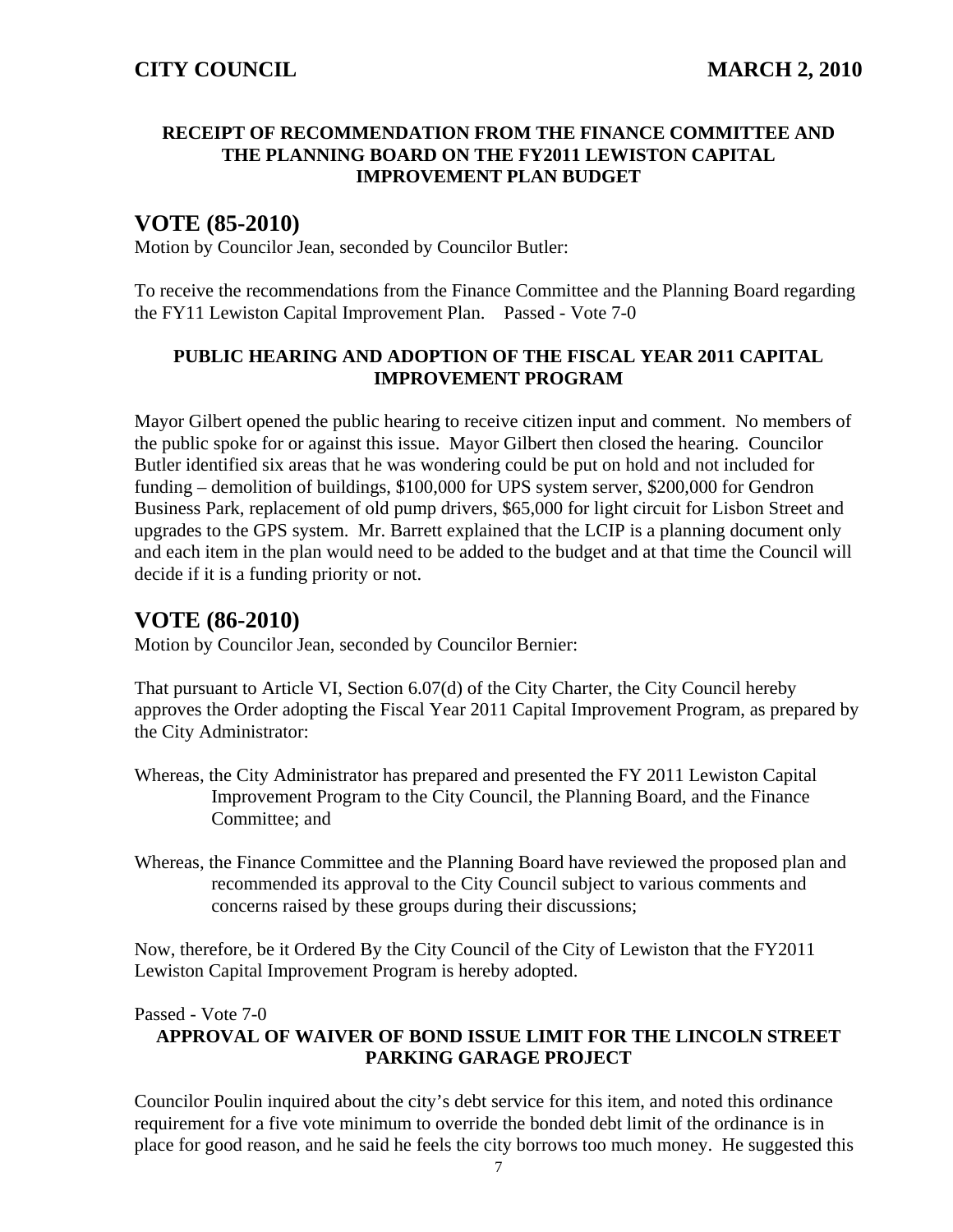could wait until the next fiscal year. Mr. Barrett stated the construction of the approved Lincoln Street parking garage cannot move forward without the waiver, since the construction does exceed the limit.

# **VOTE (87-2010)**

Motion by Councilor Jean, seconded by Councilor Cayer:

Pursuant to Section 2-35 of the Revised Code of Ordinances, the City Council deems it necessary to waive the provisions of Section 2-34 of the Code in order to proceed with the authorization of bonds in the amount of \$4,965,000 for the Lincoln Street Parking Garage project.

Did Not Pass - Vote 4-3 (Councilors Morgan, Bernier and Poulin opposed) (Note – Per the City Code, this waiver would require a minimum of five votes to be approved.)

City Attorney Eisenstein reminded the City Council in 2004 the city entered into a contract with Platz Associates for the redevelopment of the Bates Mill properties and under the obligations of the contract, the City needs to construct a parking garage, and if it is not done, the developer could say we are in default of the contract. Councilor Butler noted the Council approved building the garage, but is not approving the final funding and felt the Council is opening itself up to a lawsuit by not following through. Councilor Bernier stated that new information has come to the surface recently about the area developments. Councilor Morgan concurred, stating many new issues have arisen in the past few weeks. The Mayor said he does not like the selected location, but understands the contract needs.

# **VOTE (88-2010)**

Motion by Councilor Butler, seconded by Councilor Cayer:

To reconsider the City Council's action on the previous item regarding the wavier of the bonded debt limit for the Lincoln Street parking garage. Passed - Vote 5-2 (Councilors Bernier and Poulin opposed)

The motion regarding the waiver of the bonded debt limit is now automatically back on the floor for consideration: Pursuant to Section 2-35 of the Revised Code of Ordinances, the City Council deems it necessary to waive the provisions of Section 2-34 of the Code in order to proceed with the authorization of bonds in the amount of \$4,965,000 for the Lincoln Street Parking Garage project.

# **VOTE (89-2010)**

Motion by Councilor Bernier, seconded by Councilor Morgan:

To enter into executive session to discuss a legal matter with the City Attorney. Passed - Vote 7-0 Executive Session began at 9:15pm and ended at 10:15pm.

# **VOTE (90-2010)**

Pursuant to Section 2-35 of the Revised Code of Ordinances, the City Council deems it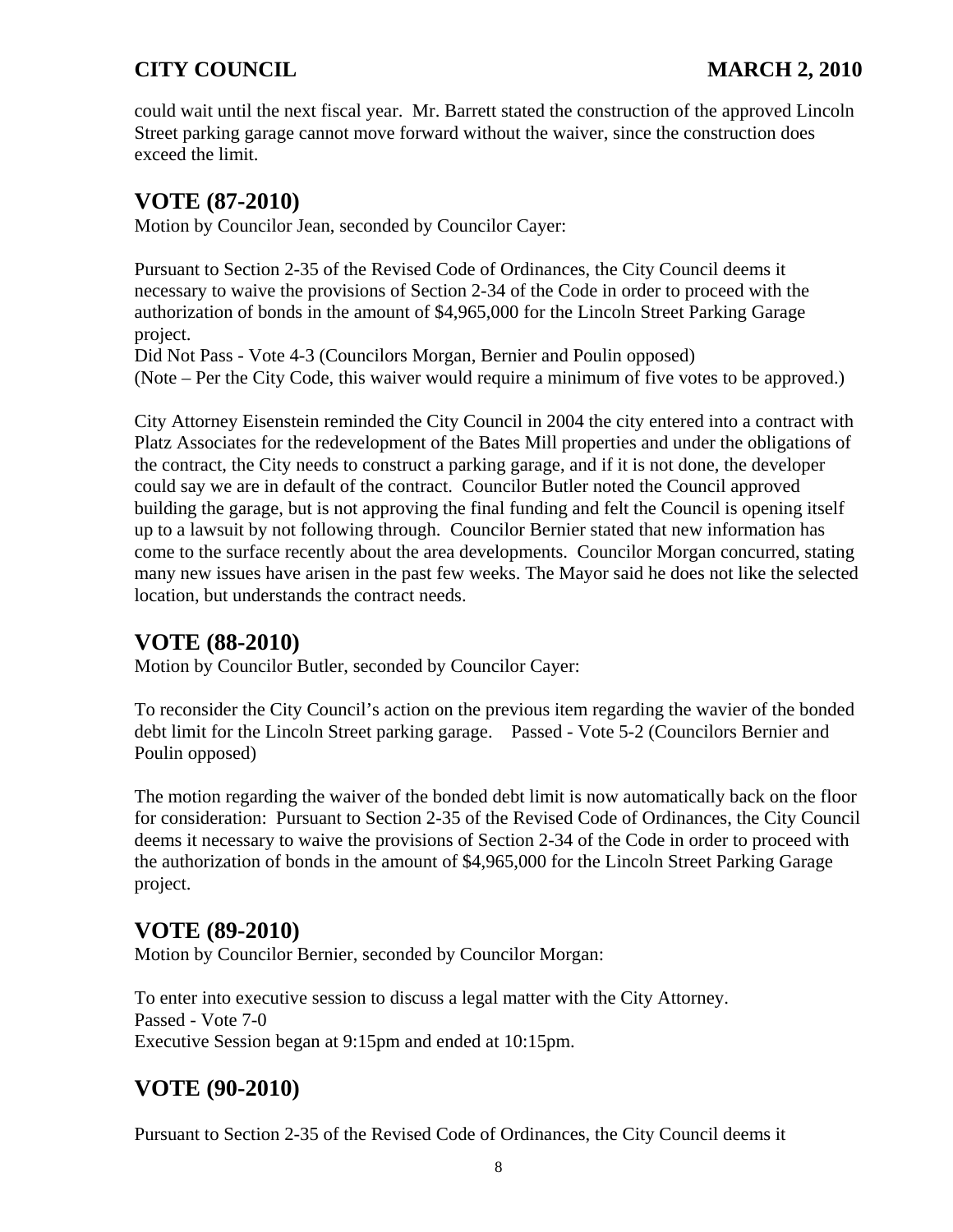necessary to waive the provisions of Section 2-34 of the Code in order to proceed with the authorization of bonds in the amount of \$4,965,000 for the Lincoln Street Parking Garage project.

Passed - Vote 5-2 (Councilors Bernier and Poulin opposed)

# **VOTE (91-2010)**

Motion by Councilor Morgan, seconded by Councilor Poulin:

To suspend the City Council Rules and to add an item to the agenda at this time. Passed - Vote 7-0

Peter Robinson of East Avenue questioned if there is enough available space to build the parking garage at this location with the Bates Mill 5 building still present, he asked about traffic concerns in the area. Bruce Damon of Buttonwood Lane noted that the issue of the fate of the Bates Mill Five building has been on the table for many years and the issue has been fully vetted, and the determination was to demolish the building. He stated he was concerned that this motion is being brought forth with no public notice and suggested the Council table this item to allow the public a chance to address it, especially after the Council is coming out of a long executive session. Administrator Barrett said the city has a contract to demolish the building and the contractor has been mobilizing equipment on site to begin the demolition on Monday. He reminded the Council if it is their intent to stop the demolition and if no action is taken, the demolition will move forward in six days.

# **VOTE (92-2010)**

Motion by Councilor Morgan, seconded by Councilor Poulin:

To adopt the Order to Suspend Demolition of Bates Mill Building Number Five:

Whereas, Bates Mill #5 is currently scheduled for demolition; and

- Whereas, subsequent to the decision to demolish the mill, questions arose as to whether the City has clear title to the property, as to which the City is in discussions with Bates Mill LLC, the holder of the mortgage to the property; and
- Whereas, in addition, the proposed developers of a casino on the Bates Mill #5 site have expressed an interest in using the Mill building as the location for a casino; and
- Whereas, recently improved state historic tax credits, when coupled with similar credits at the federal level, can cover up to 45% of the costs of restoring and reusing historic properties; and
- Whereas, as the economy improves, such credits may provide an incentive for redevelopment of the mill either as a casino or for other purposes; and
- Whereas, in recent discussions involving its Parking Agreement with the City, representatives of Bates Mill LLC have expressed support for retaining Mill #5; and
- Whereas, Bates Mill LLC has also expressed a willingness to continue discussions with the City regarding the provision of appropriate and cost-effective parking resources on the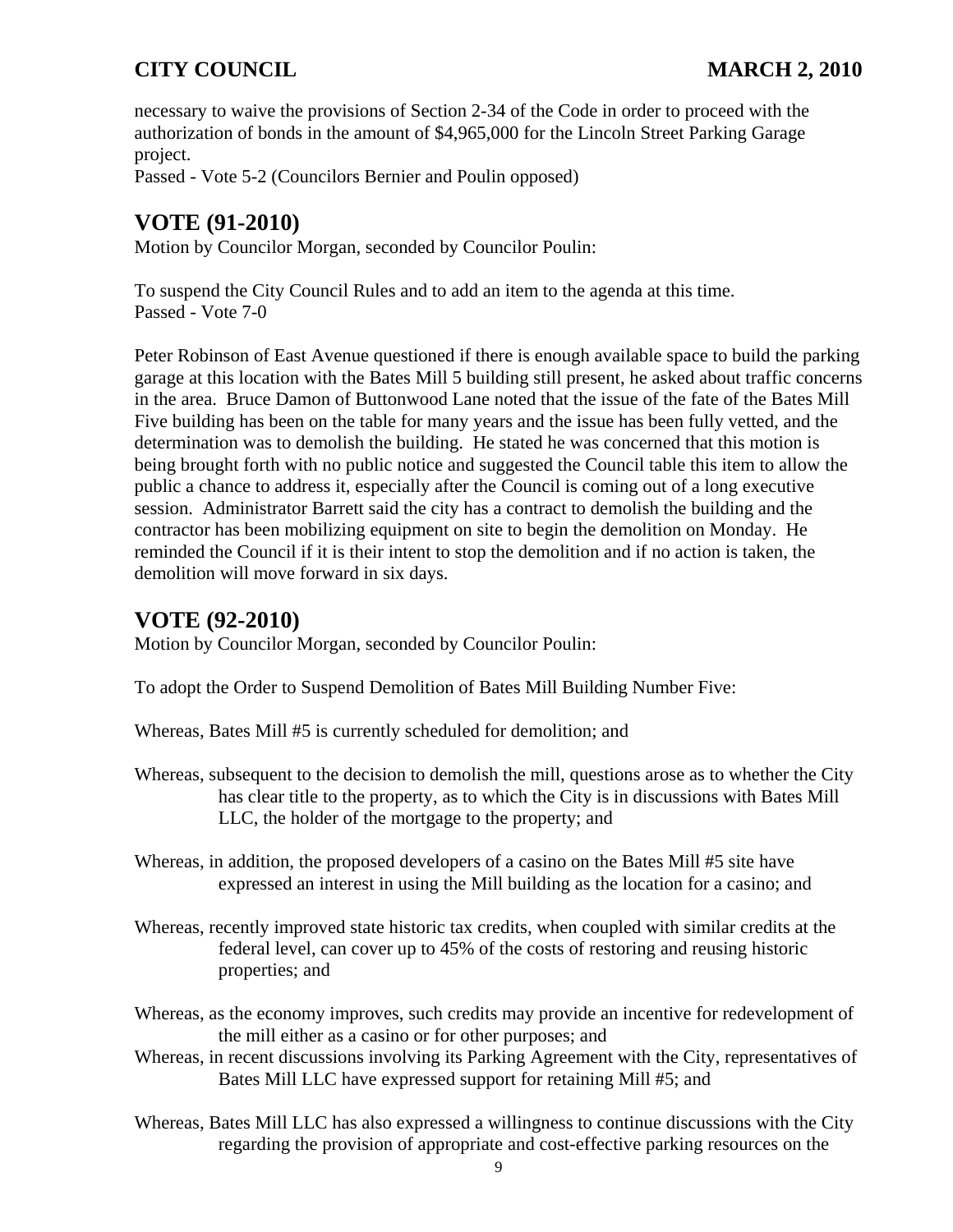Bates Mill 5 property designed to support the overall redevelopment of the Bates Mill Complex;

Now, therefore, be it Ordered By the City Council of the City of Lewiston that demolition of Bates Mill #5 is hereby suspended and City staff is directed to take the necessary steps to implement this decision.

Passed - Vote 6-1 (Councilor Jean opposed)

#### **APPROVAL OF DISPOSITION OF 84 LISBON STREET AND APPROVAL OF A JOINT DEVELOPMENT AGREEMENT WITH JULES R. PATRY AND THE CITY OF LEWISTON REGARDING THE PROPERTY AT 84 LISBON STREET**

### **VOTE (93-2010)**

Motion by Councilor Jean, seconded by Councilor Butler:

Be It Ordered by the City Council that the City Administrator be and hereby is authorized to dispose of the city owned property at 84 Lisbon Street, and to transfer the property at 84 Lisbon Street to Jules R. Patry according to the terms outlined in the Purchase and Sale Agreement, and to authorize the City Administrator to execute the Purchase and Sale Agreement and to enter into a Joint Development Agreement between Jules R. Patry and the City of Lewiston, and that the City Administrator be and hereby is authorized to make, execute and deliver such deeds and other documents as he, in his discretion, may deem necessary or convenient to the accomplishment of such transaction. Passed - Vote 7-0

#### **CREATION OF A GRANTS ACCOUNTANT POSITION WITHIN THE ECONOMIC AND COMMUNITY DEVELOPMENT DEPARTMENT AND AUTHORIZATION TO USE COMMUNITY DEVELOPMENT BLOCK GRANT PROGRAM FUNDS FOR THE NEW EMPLOYEE POSITION**

# **VOTE (94-2010)**

Motion by Councilor Jean, seconded by Councilor Butler:

To authorize the creation of a Grants Accountant position within the Economic and Community Development Department, to authorize the City Administrator to hire for this position immediately, and to approve the use of Community Development Block Grant funds for this position. Passed - Vote 7-0

#### **REPORTS AND UPDATES**

Councilor Poulin stated the School Committee is busy with the budget preparation process and is currently reviewing plans for the replacement of the Superintendent due to his upcoming retirement.